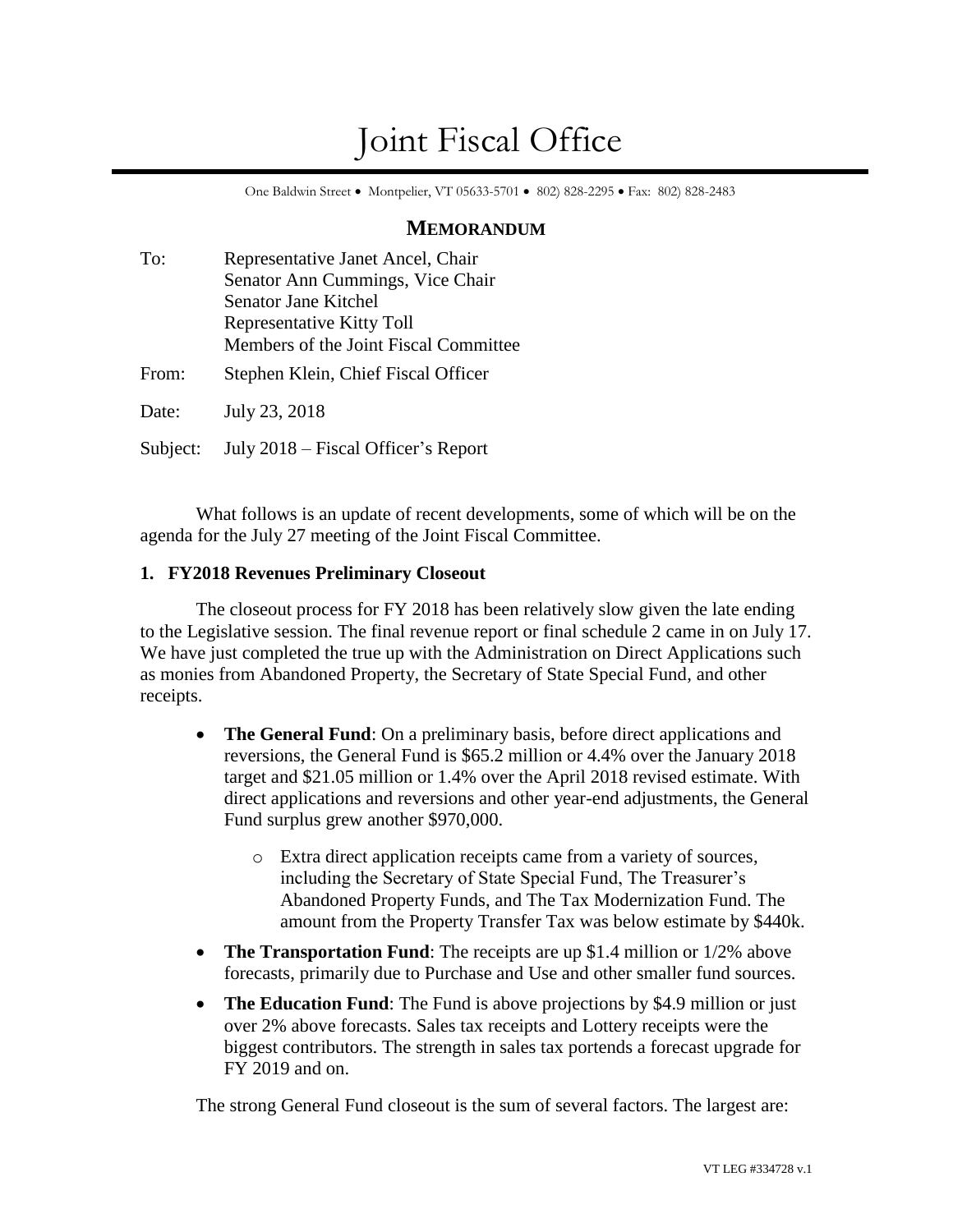- Personal Income tax revenues were up \$38.3 million or 4.6% over forecast. The strong stock market, several one-time events, and the federal tax changes were likely factors in this overage. Withholding taxes were stronger than estimated - a healthy economic sign.
- Corporate tax revenues were up \$17 million or 18% over forecast. This could be in part due to new tax revenues from repatriation of foreign profits. This will be a one- or two-year event, and its overall revenue impact is very uncertain.
- Sales tax receipts were \$4.3 million or 1.7% above estimates. This reflects Vermont's capture of more online sales. Tom Kavet will talk more about this in his presentations on the 27th.
- We also had a strong "estate" year. Estate taxes came in \$4 million over target.

The closeout will result in about \$26 million going to the Teachers' Retirement Fund in FY 2018 with potentially \$10 million more in FY 2019.

#### **2. FY 2019 Revenues**

FY 2019 revenue projections are still being finalized by Tom Kavet and Jeff Carr. The revenue adjustment is likely to be positive, but the level of adjustment is unclear. With the full Sales tax moving over to the Education Fund, the Education Fund is likely to see an increase in revenues. Much of this will be driven by the recent Supreme Court case [South Dakota v. Wayfair, Inc.,](https://www.google.com/url?sa=t&rct=j&q=&esrc=s&source=web&cd=1&cad=rja&uact=8&ved=0ahUKEwjZn9ny_KbcAhWI_YMKHcesBOYQFgg3MAA&url=https%3A%2F%2Fen.wikipedia.org%2Fwiki%2FSouth_Dakota_v._Wayfair%2C_Inc.&usg=AOvVaw0yQvapJO1hdt4xO2TRbY91) which will facilitate greater collection of revenues from online sales.

# **3. Medicaid Trending**

The Medicaid program closed in a positive position with FY18 expenditures ending \$25m (gross) below budgeted projections. Caseload came in about 2% below estimate but most of the under spending was driven by \$22m in Pharmacy rebates coming in higher than anticipated with \$10m of these rebates coming in the last few days of June. As result of the end-of-June rebate payments, AHS did not need to use any of the \$7.1m of onetime General Fund to close FY18. These unused funds can be allocated for critical provider and substance use disorder expenditure needs. The childless New Adult portion of expenditures continue to drop as percent of the New Adult total which has a negative General Fund impact in Medicaid as result of the very high match rate for the childless New Adults. The rebate trends and timing and the childless New Adult expenditures will be specific areas of focus for the January update. The Medicaid Year End Report will be finalized this week for presentation to JFC and Emergency Board and will provide more detailed information on year end close as well as the budgeted amounts for FY19.

#### **4. Property Tax Bill Issues**

There appear to be more issues than usual with the Property Tax Adjustment claims as issued by the Tax Department on July 1. The Department reported 14,000 of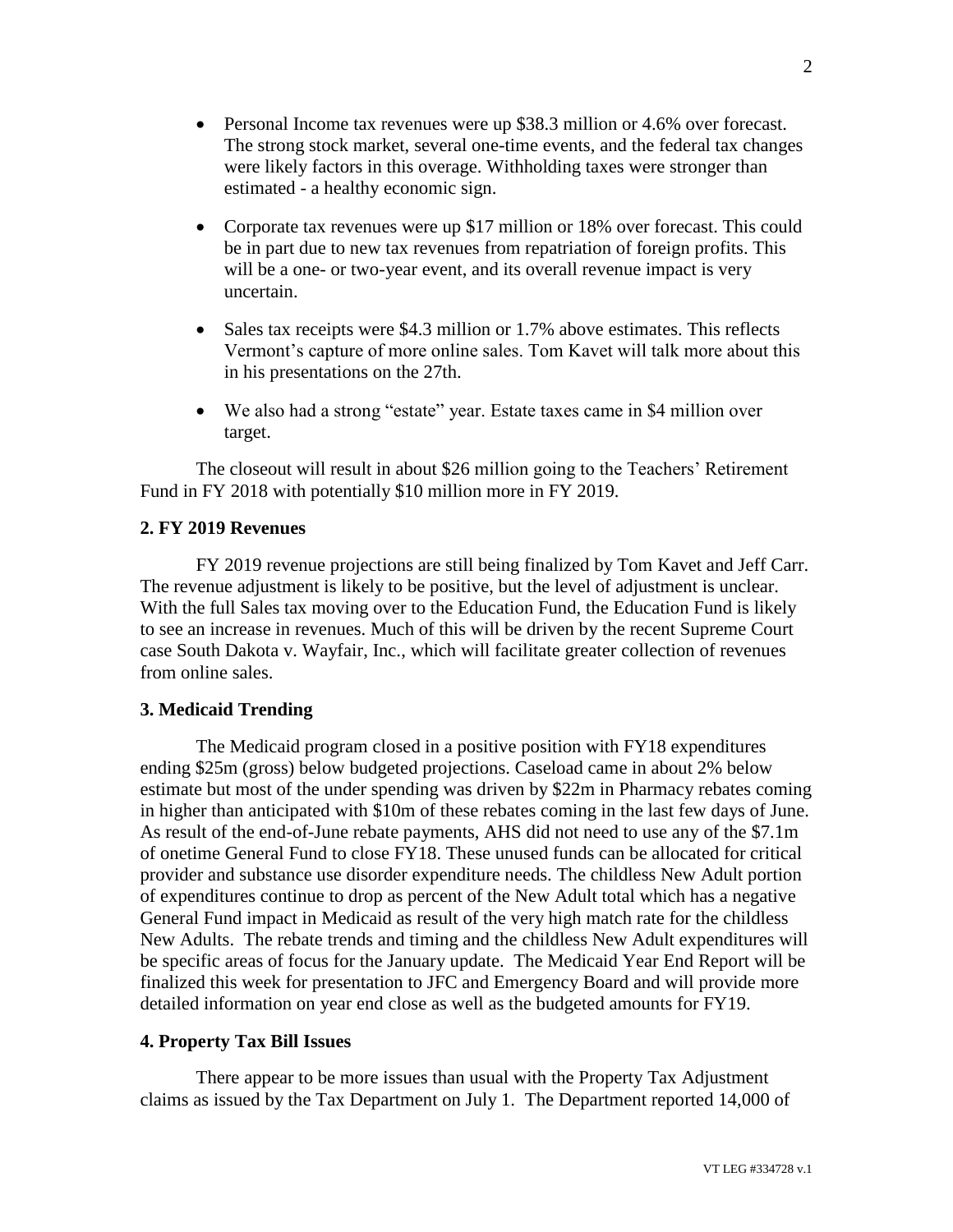the 175,000 annual filings remained under review as of last week. Towns that submit bills early may have to reissue them. We are scheduling a presentation on this at the Joint Fiscal Committee meeting.

## **5. State Employees' and Teachers' Retirement Funds**

Investment returns on FY 2018 retirement funds are estimated to have come in below the 7.5% assumed returns. Returns are expected to be closer to 6.5% after including preliminary June performance. With roughly \$4.3 billion invested, the lower return will negatively offset the new funds being added this legislative session. This summer's actuarial work will take these factors into account to produce the new actuarial position of the fund.

#### **6. Legislative Special Session Costs**

The estimated special session costs were roughly \$340,000 or about the cost of six days of session. The cost breakdowns are:

o Overall

| • Legislative Salaries and FICA       | \$168,400       |
|---------------------------------------|-----------------|
| ■ Expenses (Miles, Lodging and Meals) | \$152,000       |
| • Printing, Copying and other         | \$15,000-20,000 |

o Salaries and expenses between the House and Senate were \$278,000 and \$42,000 respectively

# **7. State of Vermont Security Operations Center (VTSOC)**

The Joint Fiscal Committee will have an action item on the agenda to approve funding for the State of Vermont Security Operations Center. The Administration's writeup and Dan Smith's independent review will be sent to the Committee before the meeting.

#### **8. Studies**

- **The Study of Decarbonization Methods in Vermont:** The Decarbonization study is out to bid with a due date for proposals of Friday the 20th. Four proposals came in and we are reviewing them. We hope to have this study start in early August.
- **The Review and Evaluation of Health Care in Vermont:** The Corrections Health Care Study RFP is out with responses due August 10th.
- We have begun to work on the Child Care Capacity Study, The Basic Needs Study, and the Tax Expenditure report, which are all due this Fall.
- The Tax Structure Commission will await a fall start-up as we need to find staffing for this 2 ½-year effort.